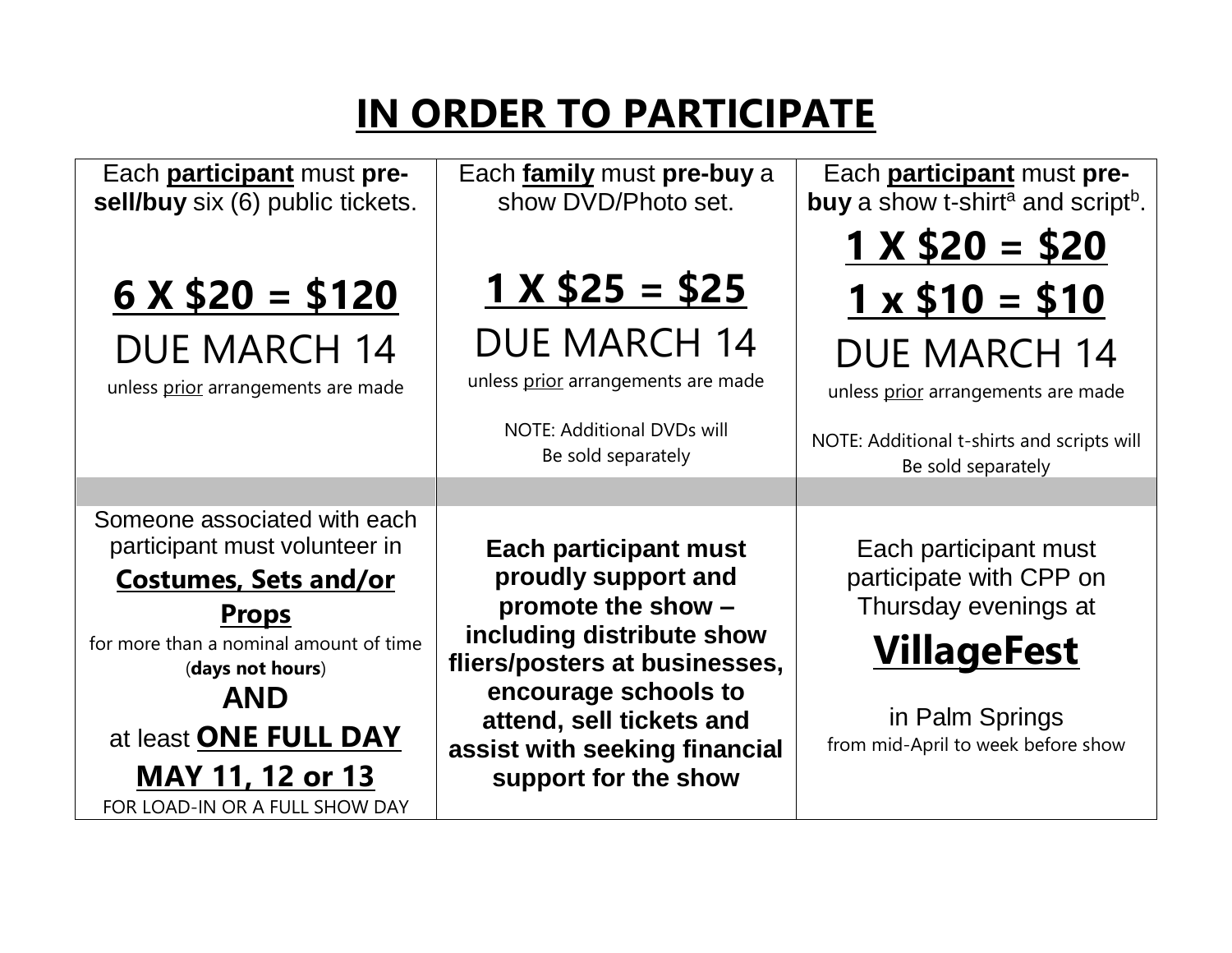**FYI: Other programs of this kind charge \$500+ in tuition and other fees IN ADDITION to requirements of the nature identified above!**

## **PROBATION PERIOD**

| Lasts through<br><b>SATURDAY</b><br><b>APRIL 4, 2020</b>                   | We are looking for:<br>Commitment<br>Non-disruptive behaviors<br>Respect<br>Compliance (cast & parents)<br>Following of direction<br><b>Timeliness</b><br>Desire to excel in acting | <u>Repercussions</u><br>You may be asked to leave<br>You may be given a lesser role<br>You will not be refunded your<br>deposit money*<br>We reserve the right to<br>implement monetary fines and<br>penalties for violations<br>(*if so, you will still get 6 show tickets and a DVD) |
|----------------------------------------------------------------------------|-------------------------------------------------------------------------------------------------------------------------------------------------------------------------------------|----------------------------------------------------------------------------------------------------------------------------------------------------------------------------------------------------------------------------------------------------------------------------------------|
| <b>BE</b><br><b>OFF-BOOK</b><br>by the end of probation<br>(April 4, 2020) | <b>VOLUNTEER ONE FULL DAY</b><br>TOWARD REQUIRED TIME<br>BY END OF PROBATION<br>PERIOD!                                                                                             | Of course, CPP retains the<br>right to dismiss any cast<br>member after the probationary<br>period who later violates any<br>rules or expectations.                                                                                                                                    |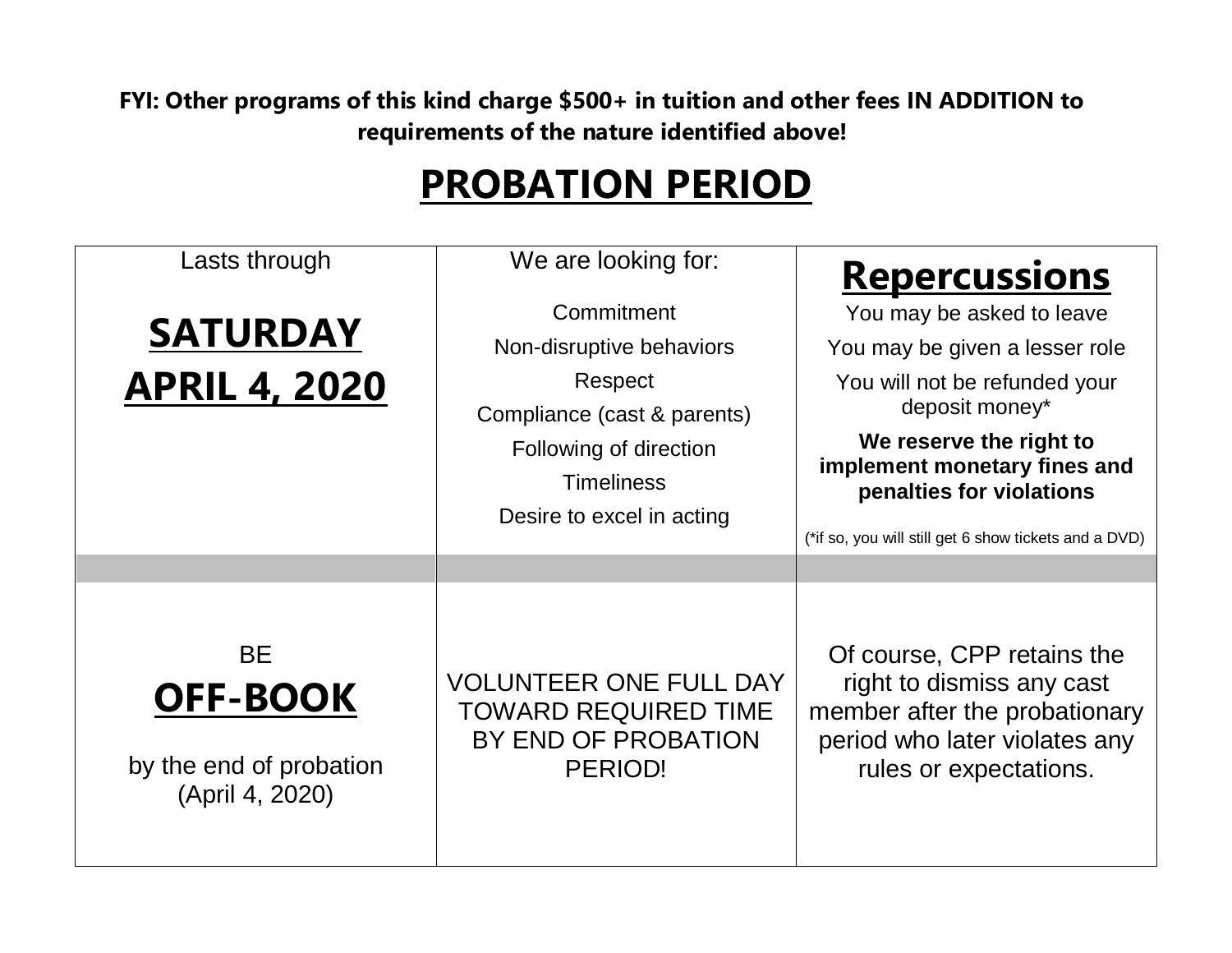## **ALL CAST MEMBERS SHOULD**

| <b>BOOKMARK "CASTINFO"</b>                   | <b>WILLINGLY FOLLOW ALL</b>                 | BE AT AND ON TIME TO         |
|----------------------------------------------|---------------------------------------------|------------------------------|
| SITE AND CHECK FOR                           | <b>INSTRUCTIONS AND</b>                     | ALL REHEARSALS TO            |
| <b>NOTICES REGULARLY</b>                     | <b>DIRECTIONS</b>                           | <b>WHICH THEY ARE CALLED</b> |
| <b>OBEY ALL RULES AND</b>                    | <b>WANT TO BE HERE AND</b>                  | <b>BE OFF BOOK WHEN</b>      |
| <b>REQUIREMENTS</b>                          | <b>BEHAVE LIKE IT</b>                       | <b>REQUESTED</b>             |
| <b>NOT LEAVE BEFORE</b>                      | <b>BEHAVE RESPECTFULLY</b>                  | <b>ASSIST WITH</b>           |
| <b>BEING PROPERLY</b>                        | TO STAFF AND OTHER                          | <b>COMPLETION OF SETS,</b>   |
| <b>DISMISSED</b>                             | <b>CAST MEMBERS</b>                         | PROPS, COSTUMES, ETC.        |
| <b>SUPPORT AND PROMOTE</b><br>THE PRODUCTION | <b>WATCH LANGUAGE AND</b><br><b>INUENDO</b> | <b>DRESS APPROPRIATELY</b>   |

#### **ADULTS AND EXPERIENCED CAST MEMBERS SHOULD ALSO**

| <b>BE POSITIVE ROLE</b> | BE THE DEMONSTRATION |
|-------------------------|----------------------|
| <b>MODELS AND</b>       | OF EXCELLENCE NOT OF |
| <b>MENTORS</b>          | A DIVA               |
|                         |                      |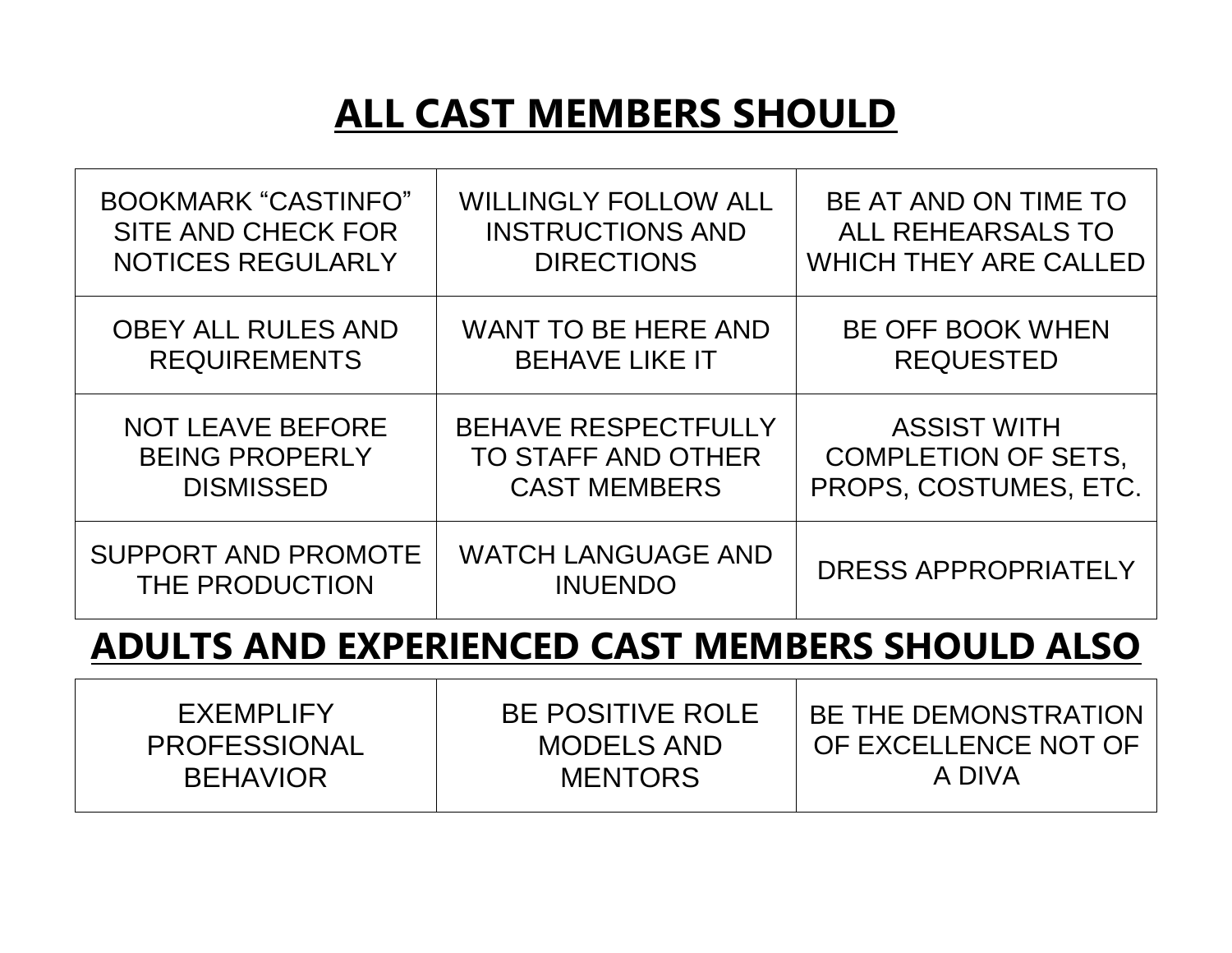### **ALL CAST AND PARENTS OF MINORS UNDER 18 SHOULD**

| <b>ATTEND ALL MANDATORY</b><br><b>PARENT MEETINGS</b><br><b>PERSONALLY</b><br>(or make arrangements to meet personally on<br>an alternate date) | <b>TREAT CPP WITH THE</b><br><b>SAME RESPECT YOU</b><br><b>SHOULD TREAT YOUR</b><br>(CHILD'S) SCHOOL | UNDERSTAND WHAT IS<br><b>REQUIRED WITH</b><br><b>RESPECT TO MONEY</b><br><b>PAYMENTS</b> |
|-------------------------------------------------------------------------------------------------------------------------------------------------|------------------------------------------------------------------------------------------------------|------------------------------------------------------------------------------------------|
| UNDERSTAND WHAT IS                                                                                                                              | UNDERSTAND WHAT IS                                                                                   | UNDERSTAND WHAT IS                                                                       |
| <b>REQUIRED WITH</b>                                                                                                                            | <b>REQUIRED WITH</b>                                                                                 | <b>REQUIRED WITH</b>                                                                     |
| <b>RESPECT TO HELPING</b>                                                                                                                       | <b>RESPECT TO</b>                                                                                    | <b>RESPECT TO</b>                                                                        |
| WITH SETS, PROPS, AND                                                                                                                           | <b>VOLUNTEERING AT</b>                                                                               | <b>VOLUNTEERING DURING</b>                                                               |
| <b>COSTUMES</b>                                                                                                                                 | <b>VILLAGEFEST</b>                                                                                   | <b>SHOW WEEK</b>                                                                         |
| NOT USE CPP AS PART                                                                                                                             | <b>FOLLOW ALL</b>                                                                                    | <b>MAKE SURE THAT YOU/</b>                                                               |
| OF ANY PUNISHMENT                                                                                                                               | <b>INSTRUCTIONS AND</b>                                                                              | (YOUR CHILD(REN)) ARE                                                                    |
| (EG., KEEPING THEM                                                                                                                              | <b>COMPLETE ALL</b>                                                                                  | AT AND ON TIME TO ALL                                                                    |
| <b>HOME AS PART OF</b>                                                                                                                          | <b>REQUIREMENTS IN THE</b>                                                                           | <b>REHEARSALS TO WHICH</b>                                                               |
| <b>GROUNDING)</b>                                                                                                                               | <b>TIME FRAME REQUESTED</b>                                                                          | <b>THEY ARE CALLED</b>                                                                   |
| NOT TRY TO PICK UP<br><b>CAST BEFORE THEY ARE</b><br><b>PROPERLY DISMISSED</b>                                                                  | <b>HELP YOUR CHILD(REN)</b><br><b>TO HONOR THEIR</b><br><b>COMMITMENT</b>                            | <b>SUPPORT AND PROMOTE</b><br>THE PRODUCTION                                             |